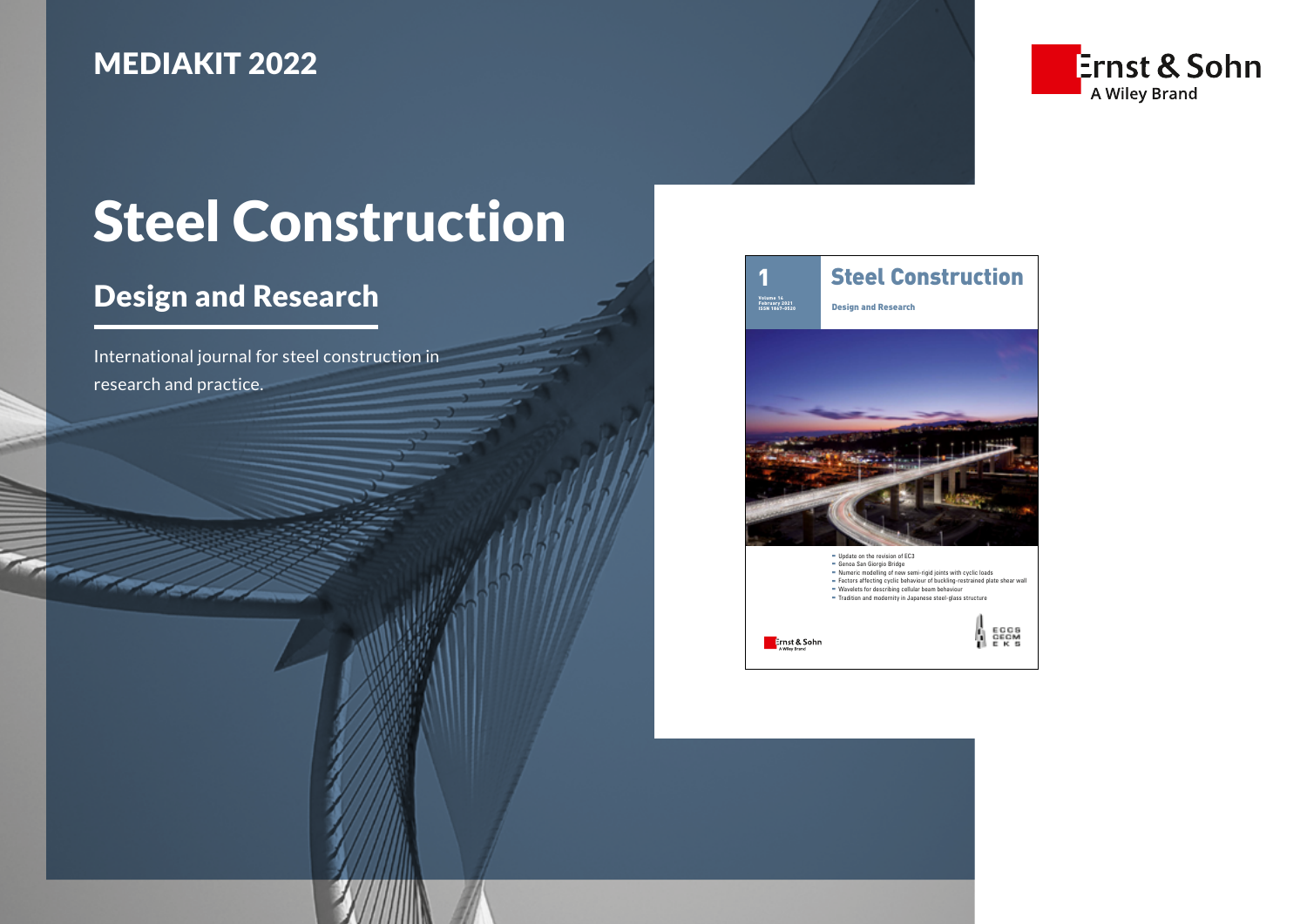## DESIGN AND RESEARCH

#### TABLE OF CONTENT

- Intro ………………………………………………… 01
- Topcis and Dates …………………………………… 02
- Numbers. Data. Facts. ………………………… 02
- [Ad Formats And Prices ……………………… 03](#page-3-0)

The journal *Steel Construction* unites oriented steel construction, which, in the interests of resource-saving construction, confidently combines with other types of construction such as concrete, glass, rope and membrane construction to form system-integrated steel construction. The technical papers published in *Steel Construction* are first publications. Steel Construction has been the official membership magazine of the ECCS European Convention for Constructional Steelwork since 2010.

- Exclusivity: You reach an exclusive target group with specialist planners, planning and consulting engineers, architects, decisionmakers and building owner consultants. Subscribers: 3,000 plus an average of 4 coreaders. No free distribution! 4 times per year!
- Editing service fitted to your needs: We offer experiences in advising and creating project and product reports and your advertisement placement. Different topics and special distributions for trade fairs / congresses offer the right editorial environment for your products and services!
- **Know How:** Our experienced team from the advertising sales, editing and processing is at your side with advice and action across all projects. Full service!
- **Quality:** Our top authors are knowledge drivers and first representatives of their profession and community – the publisher stands for reliable specialist information and you can be a part of it!
- $\blacksquare$  **Reputation:** With your presence in our specialist magazine, you will become part of the specialist community in steel construction.
- **Experience and tradition:** The journal is firmly anchored in various specialist areas, also in close cooperation with scientific associations.
- **Solutions:** Our readers expect solutions to their information needs – across all media – offer your solutions in print and online.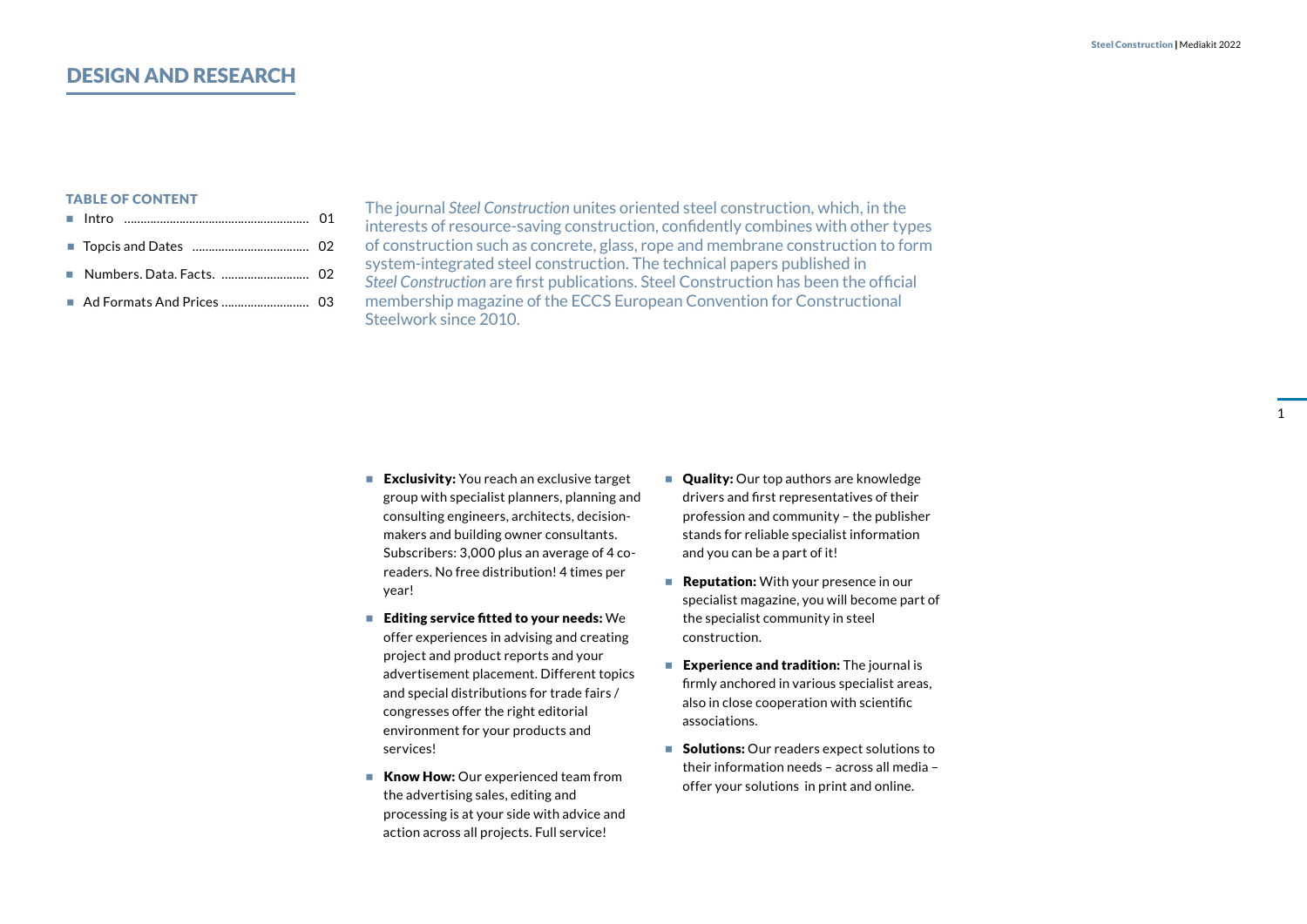$\mathcal{P}$ 

FACTS

<span id="page-2-0"></span>

| <b>ISSUES</b>                                                       | <b>TOPICS</b>                                                                                                                                                                                                | <b>FAIRS &amp;</b>       |
|---------------------------------------------------------------------|--------------------------------------------------------------------------------------------------------------------------------------------------------------------------------------------------------------|--------------------------|
| 1<br>PD: 18.02.22<br>AD: 14.01.22<br>ED: 15.01.22<br>$\overline{2}$ | Composite structures<br>Steel frame structures<br>$\blacksquare$ Steel bridges<br>Standards (e.g. Eurocodes)<br>Structural glazing<br>m.<br>Lightweight constructions<br>П<br>Facades and roof sheeting<br>ш | 31. Brück<br>$07.03 - 0$ |
| PD: 16.05.22<br>AD: 14.04.22<br>ED: 15.04.22                        | Cable and membrane structures<br>$\blacksquare$ Tubular structures<br>Space frameworks<br>■ Offshore structures                                                                                              |                          |
| 3                                                                   | Wind turbines<br>m.<br><b>Cranes Masts</b><br>m.                                                                                                                                                             |                          |
| PD: 15.08.22<br>AD: 15.07.22<br>ED: 16.07.22                        | <b>Towers</b><br>Vessels<br>m.<br>Tanks<br>п<br>Chimneys<br>L.                                                                                                                                               |                          |
| 4                                                                   | Hydraulic structures<br>u.<br>Stability<br>L.                                                                                                                                                                |                          |
| PD: 15.11.22<br>AD: 14.10.22<br>ED: 15.10.22                        | Connections<br>$\blacksquare$ Steel frames<br>Shells and plates<br>u.<br>Cold-formed sections                                                                                                                |                          |

- **Welding**
- Refurbishment

#### **EXHIBITIONS**

enbausymposium Dresden, 8.03.2022

## <span id="page-2-1"></span>NUMBERS. DATA. FACTS. EVERYTHING AT A GLANCE

#### VOLUME/YEAR

16 / 2022

TRIM SIZE 210 x 297 mm (WxH), DIN A4

TYPE AREA 181 x 262 mm

METHOD OF PRINTING offset

MATERIAL REQUIRED electronic data – high-resolution PDF

**FREQUENCY** 4 issues per year: February, May, August, November

TOTAL PRINT RUN 3.000 copies

**SOCIETY** ECCS-CECM-EKS 32, av. des Ombrages, bte 20 1200 Brussels, Belgium

#### PUBLISHER

Ernst & Sohn GmbH Rotherstraße 21, D-10245 Berlin www.ernst-und-sohn.de

#### EDITOR-IN-CHIEF

Dr. Bernhard Hauke Tel. 0 30/4 70 31 -269 · Fax -270 bernhard.hauke@wiley.com

BOARDS www.ernst-und-sohn.de/en/stco-boards

ADVERTISEMENT

Dominique Riedel phone: +49 (0) 30/4 70 31 -252 · Fax -230 dominique.riedel@wiley.com

TERMS OF PAYMENT payment within 30 days without deduction

#### BANK DETAILS

J. P. Morgan AG I 60310 Frankfurt | Germany BIC CHASDEFX IBAN DE55501108006161517443 Account Owner Wiley-VCH GmbH

GENERAL TERMS AND CONDITIONS www.ernst-und-sohn.de/en/advertising-gtc

PD: PUBLISHING DATE AD: ADVERTISING DEADLINE ED: EDITORIAL DEADLINE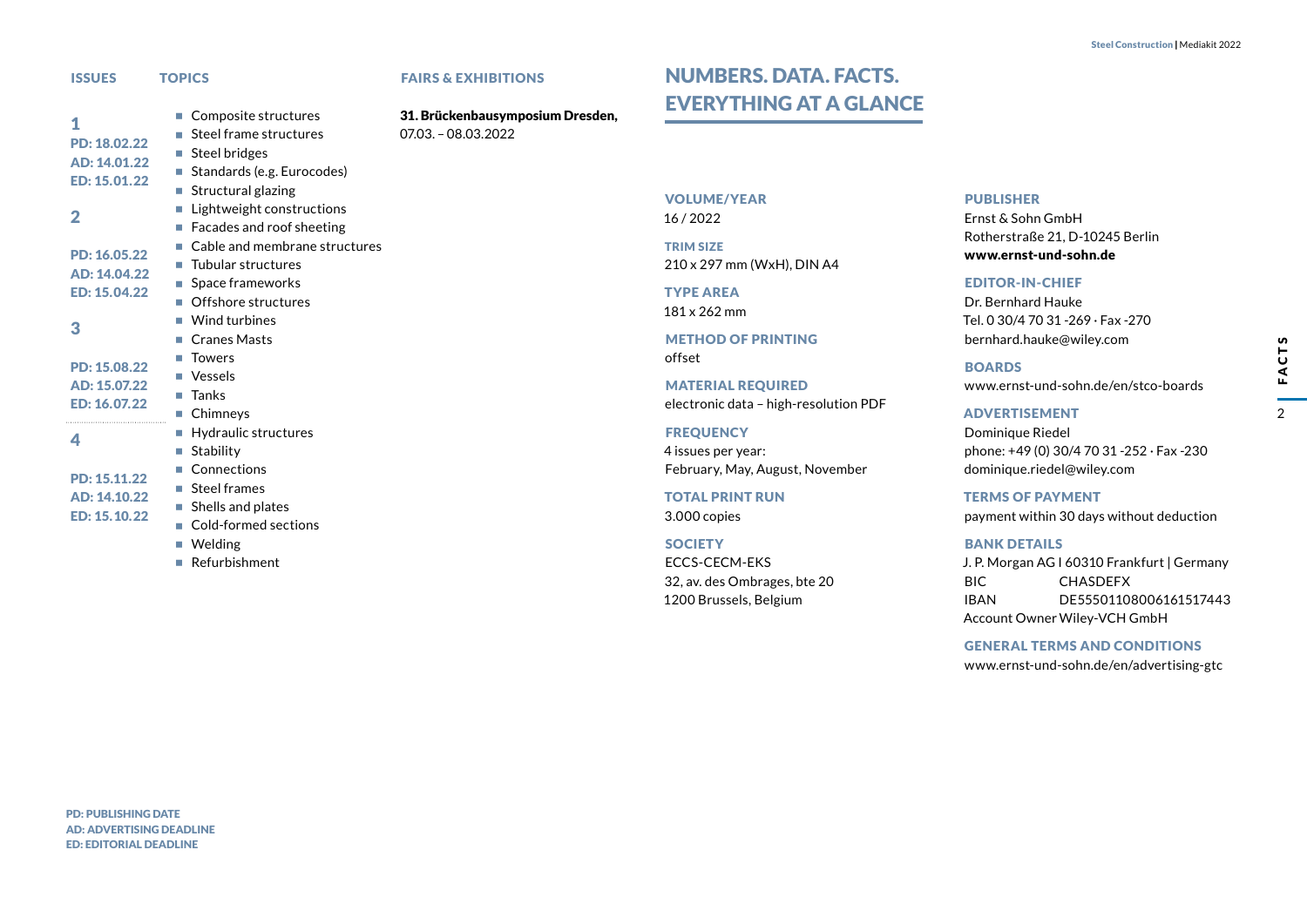## <span id="page-3-0"></span>AD FORMATS AND PRICES

## 1/1 PAGE

|  |  | î<br>ü  |
|--|--|---------|
|  |  | í.      |
|  |  | i,      |
|  |  | ï       |
|  |  | ï<br>î  |
|  |  | î       |
|  |  | î       |
|  |  | î       |
|  |  | î       |
|  |  | î       |
|  |  | ü<br>í. |
|  |  | ı       |
|  |  | í.      |
|  |  | ï       |
|  |  | ç<br>î  |
|  |  | î       |
|  |  | î       |
|  |  | î       |
|  |  | î       |
|  |  | î<br>ü  |
|  |  | í.      |
|  |  | i,      |
|  |  | ï       |
|  |  | ï       |
|  |  | î<br>î  |
|  |  | î       |
|  |  | î       |
|  |  | î       |
|  |  | î       |
|  |  | ü<br>í. |
|  |  | ı       |
|  |  | i,      |
|  |  | ï       |
|  |  | ç<br>î  |
|  |  | î       |
|  |  | î       |
|  |  | î       |
|  |  | î       |
|  |  | î<br>ü  |
|  |  | í.      |
|  |  | í.      |
|  |  | ï       |
|  |  | ï<br>î  |
|  |  | î       |
|  |  | î       |
|  |  | î       |
|  |  | î       |
|  |  | ü<br>ü  |
|  |  | í.      |
|  |  | i.      |
|  |  |         |

WxH T: 181x262 mm B: 210x297 mm b/w **T:** €1.845 €2.175 **B**: €2.035 €2.665 €3.000 €3.325  $2$  colour'  $3$  colour' full colour'  $£ 2.510$ € 2.845

Inside back/front cover on request B: 210x297 mm (WxH) full colour\* € 3.400

## JUNIOR PAGE



WxH T: 137x190 mm B: 152x210 mm

| b/w |                                        | 2 colour 3 colour full colour |  |
|-----|----------------------------------------|-------------------------------|--|
|     | <b>T:</b> €1.180 €1.400 €1.615 €1.825  |                               |  |
|     | <b>B</b> : €1.465 €1.685 €1.900 €2.110 |                               |  |

### 1/4 PAGE

T: 181x63 mm



landscape (WxH) B: 210x83 mm portrait (WxH) T: 88x128 mm B: 103x148 mm

b/w 2 colour<sup>\*</sup> 3 colour<sup>\*</sup> full colour<sup>\*</sup> T: €670 €800 €915 €1.030 **B**: €955 €1.085 €1.200 €1.315

## 1/2 PAGE



landscape WxH T: 181x128 mm B: 210x148 mm portait (WxH) T: 88x262 mm B: 103x297 mm

b/w 2 colour<sup>\*</sup> 3 colour<sup>\*</sup> full colour<sup>\*</sup>

T: €1.110 €1.300 €1.500 €1.690 **B**: €1.325 €1.585 €1.785 €1.980

## 1/3 PAGE



landscape (WxH) T: 181x84 mm B: 210x104 mm portrait (WxH) T: 57x262 mm B: 72x297 mm

s/w 2 colour<sup>\*</sup> 3 colour<sup>\*</sup> full colour<sup>\*</sup> T: €905 €1.060 €1.210 €1.360 **B**: €1.190 €1.345 €1.500 €1.645

## FURTHER FORMATS

| <b>COVER STORY</b><br>on request                                      | € 2.285            |                    |
|-----------------------------------------------------------------------|--------------------|--------------------|
| <b>BOUND INSERTS</b><br>2 pages<br>4 pages                            | € 3.570<br>€ 5.340 | details on request |
| <b>LOSSE INSERTS</b> up to 25 g<br>maximal format $200 \times 290$ mm | € 2.215            | 3.000 copies       |

T: type area

B: bleed size plus 3mm overlap to the site

\*Prices for all colors generated from Euro scale. The surcharge for special colours (HKS, Pantone etc.) in the amount of € 385 will be added to the colour price. All prices plus VAT.